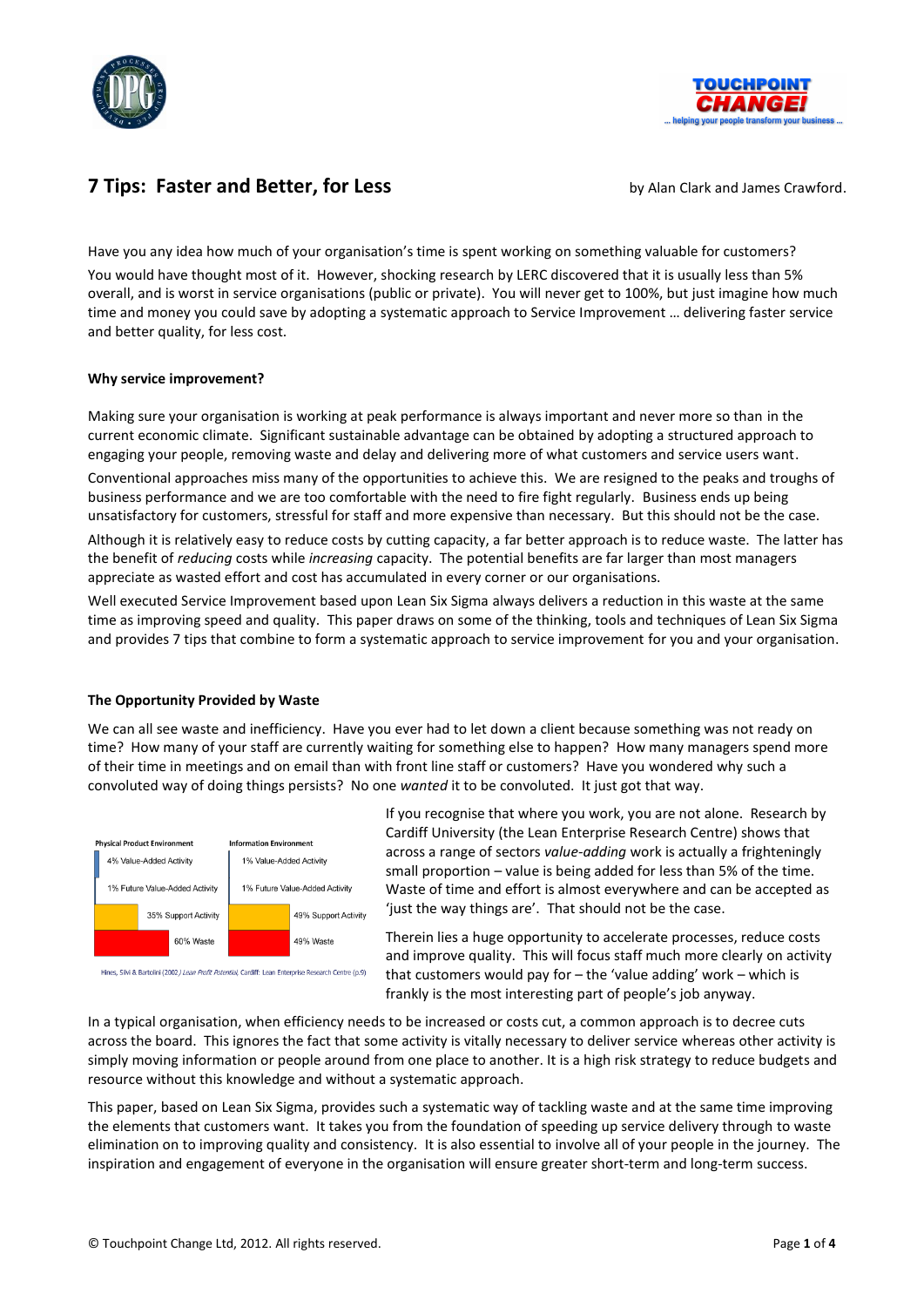



#### **Tip 1 – Ask your customers to design your service**



How well do you know what your customers value about your service? Would they fully agree with your assessment? Do you know their perception of you compared with other offerings and other providers?

Central to service improvement is an understanding about what customers value – what is delivered and how it is delivered. This is often a surprise. It is crucial in determining what is waste (which is any of your activity that a customer would not really want to pay for).

There is one type of service feature that they will most easily talk about – the 'More is Better'. They will rarely talk about the 'Must Be' features

because they expect them to be there, like the air con on a car. Finally there is the 'Wow' factor that may be uncommon or innovative. Often they will not be able to say what they want until they see it so your innovative ideas must be tested out as regularly as possible. When did you last ask your customers what they value and dig down to uncover what their underlying needs are? When done thoroughly, you will always find a gap between what you discover and what you already do for them. Therein lies an opportunity to serve them better.

**Tip:** Use a Kano Matrix (as in the picture) to understand the different levels of value from your customers' perspective. Involve them on a face to face basis to really gain a meeting of minds.

#### **Tip 2 – Manage business processes from your supplier's supplier to your customer's customer**



The series of activities required to fulfill a customer's need is known as the Value Stream. It is a simple fact that it runs all the way through the supply chain, from the people who help your suppliers do what they do through to your customers and what they do once you have served them. It includes both those activities that add value and those that currently do not.

Mapping out the current value stream (internally at first, then working with suppliers and customers) provides a baseline against

which proposed changes can be compared. The initial mapping of the current state should have identified all the process steps in some detail together with the waiting, delays and loops of rework. It enables initial identification of the value-added and non-value-added activities as well as where the problems, delays and waste are. Your people can then decide what are the most valuable improvements to make, where to start and how not to screw up somebody else upstream or downstream.

**Tip:** Record what is happening now in the value stream by using a Current State Map to understand the end to end process, the flow of work and the opportunities for change. Use this to engage a wide variety of people in a discussion about improvement.

## **Tip 3 – Slow it down to speed it up**



The smoothing of the flow of work should be a major focus of improvement activity. We often see process steps being undertaken quickly, but the work then has to stop and wait for the next step. There is a saying, "if it stops it sticks". As soon as a piece of work experiences batching, queuing, sorting or reworking, the lead times escalate, the costs rise and much management activity is required to get it going again. Ask what can be done to keeping the work flowing smoothly and steadily all the way through the organisation – straight to the customer, right first time? some the top downthing of the supplier structure proposed with the sometimes collides with the time of the time of the time of the time of the section or the section or the section of the section of the time of the time o

It will become clear that some activities need to be engineered out, others combined or co-located and others improved. It needs a collaboration right across the organisation, following the path of the work. This 'end-to-end' view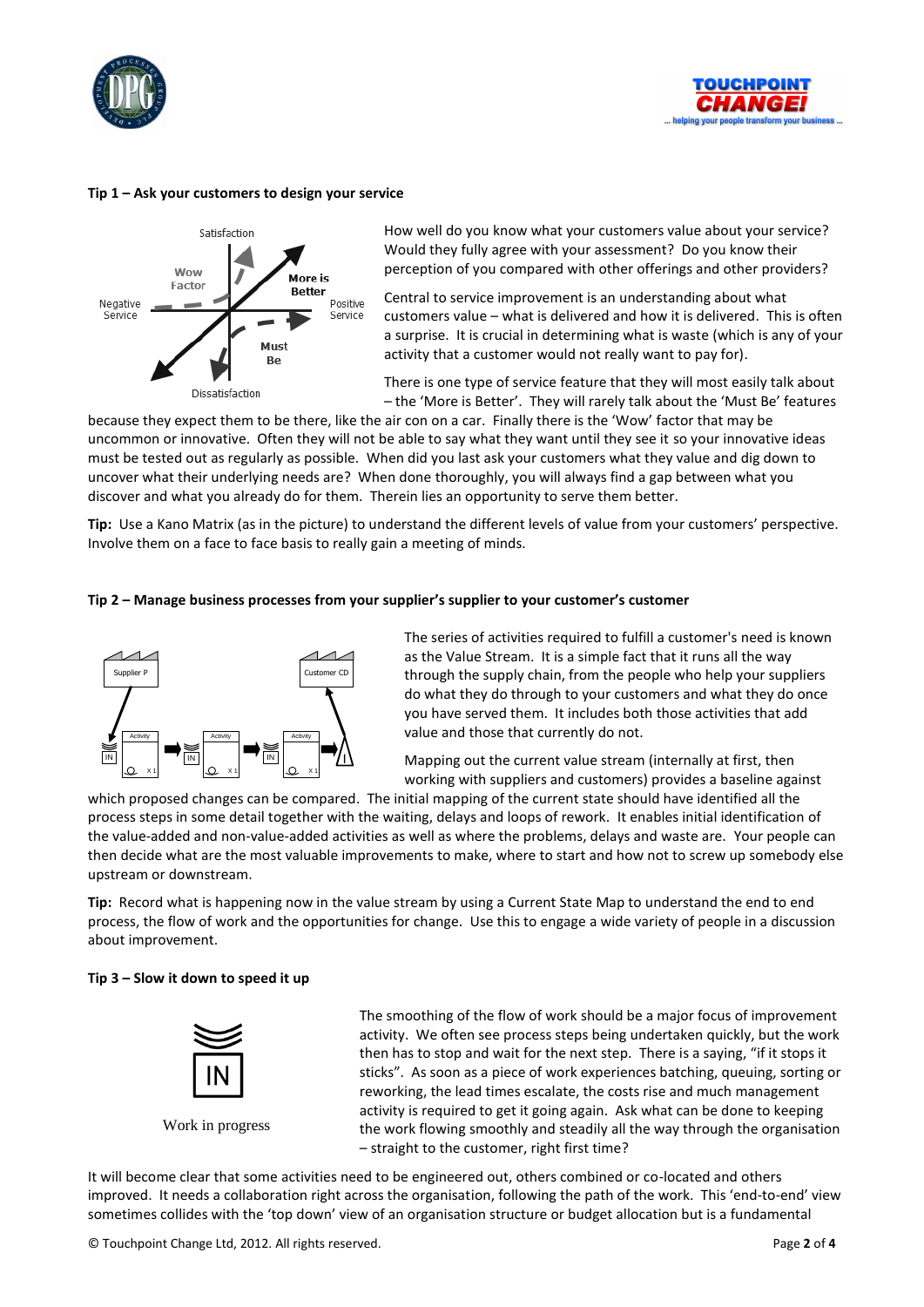



building block of service improvement. It must become the predominant view of the organisation over time. That can require a culture change in itself!

**Tip:** Identify the opportunities for eliminating queues, waiting and delays with the Current State Map. Then create a Future State Map that defines a simpler value stream with a faster and smoother flow. Quality improvements and cost reductions are almost inevitable.

## **Tip 4 – Schedule your work backwards**



In service organisations, work-in-progress costs time and money. Whether visible, maybe on paper, or invisible, in a computer system, the costs are huge and usually unknown. Therefore in the search for faster service delivery at less cost the aim should be to radically reduce workin-progress by synchronising the activity with customer demand. By definition this serves customers more quickly so it provides a better service at the same time as saving money.

A thorough understanding of the pattern of customer demand enables resources to be deployed to match it. By doing the analysis you will probably find that much of the variation in demand is caused by you! Peaks in marketing or communication activity, opening hours, poor written material, poor service quality all make variation far worse and must be addressed. Responding quickly to the genuine customer peaks and troughs is then much easier and it makes you more responsive to your customers.

Where a number of people or teams are involved in delivering the service, work should be scheduled backwards – the people at the end of the process (closest to the customer) setting the rate of flow of work, similar to a production line. At each stage in the service delivery, do only what is required to maintain continuous workflow to meet the rate of customer demand. At first this approach may not work easily, but use the problems it throws up to redesign the flow. Eventually it will work like a dream and managers can focus on further improvement instead of fire fighting.

**Tip:** Simple tools like Signal Folders at each activity can provide a temporary short-term storage point to smooth a continuous flow. A new piece of work, such as a case file, should not be started until the proceeding one has been moved on appropriately.

## **Tip 5 – Take everyone off the job to improve productivity**



For service improvement activity to have the maximum impact it must be continuous, it must involve everyone in the value stream and it must be focused on what matters for customers. Deming said that 95% of problems are ultimately caused by the design of the system of work. Hence individual best efforts are not enough to compensate – everyone must work together to design and redesign a better way of working together.

This requires a certain level of commitment, with everyone having the opportunity during the working week to step back, think about the problems

they experience, contribute their ideas and agree how to change the way they work – in both small and large ways. Not all of these ideas will work – it is a learning process so staff must have the space to try things out to determine the best approach. Continuous improvement may only yield 1% of quality and productivity improvement per month, but over 1- 2 years this makes a huge impact, and often with little capital investment required.

**Tip:** Plan to engage all of your people, but in a phased way. New approaches will need to be evaluated and tested, key staff trained in them and managers adapt the focus of their job. This change will need decent plan, clear leadership and just a bit of patience.

## **Tip 6 – Be systematically creative**

Setting business objectives without having a structured method for achieving them is an exercise in wishful thinking. Facts in the form of performance and quality data measures provide the basis for making better decisions. All organisations already do this in various ways, but how can you distinguish the signals in the data (denoting action to be